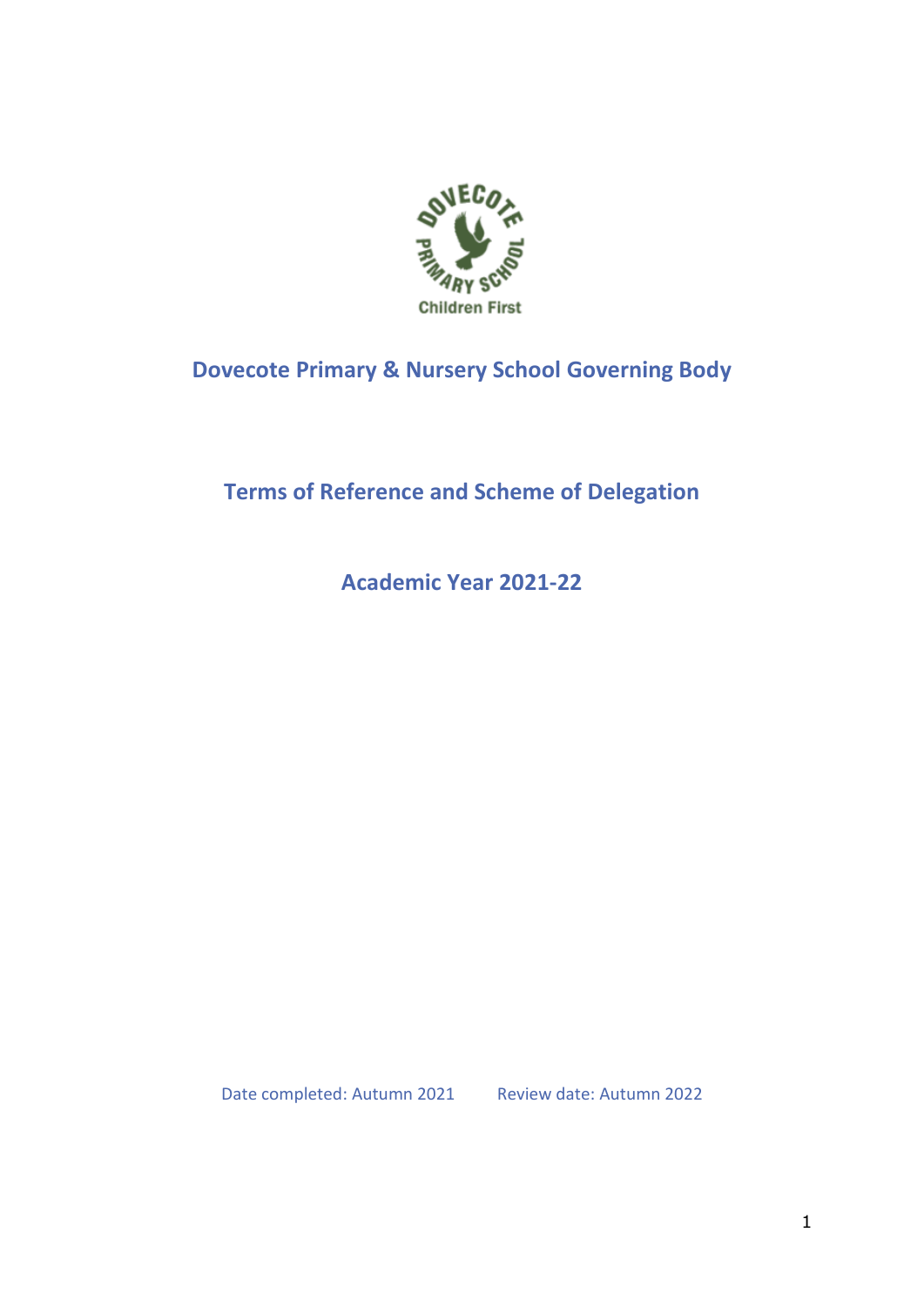## Instrument of Government

- 1. The name of the school is **Dovecote Primary & Nursery School**
- 2. The school is a community school
- 3. The name of the governing body is "The governing body of Dovecote Primary & Nursery School"
- 4. The governing body shall consist of:
	- 3 Elected Parent Governors
	- 1 LA Governor
	- 1 Elected Staff Governor
	- 1 Headteacher
	- 6 Co-opted governors
- 5. The total number of governors is **11**
- 6. The instrument of government came into effect on  $1<sup>st</sup>$  April 2022
- 7. The instrument was made by order of Nottingham City Local Authority on 24<sup>th</sup> March 2022

John Derter

A copy of this instrument must be supplied to every member of the governing body (and the Head Teacher if not a governor)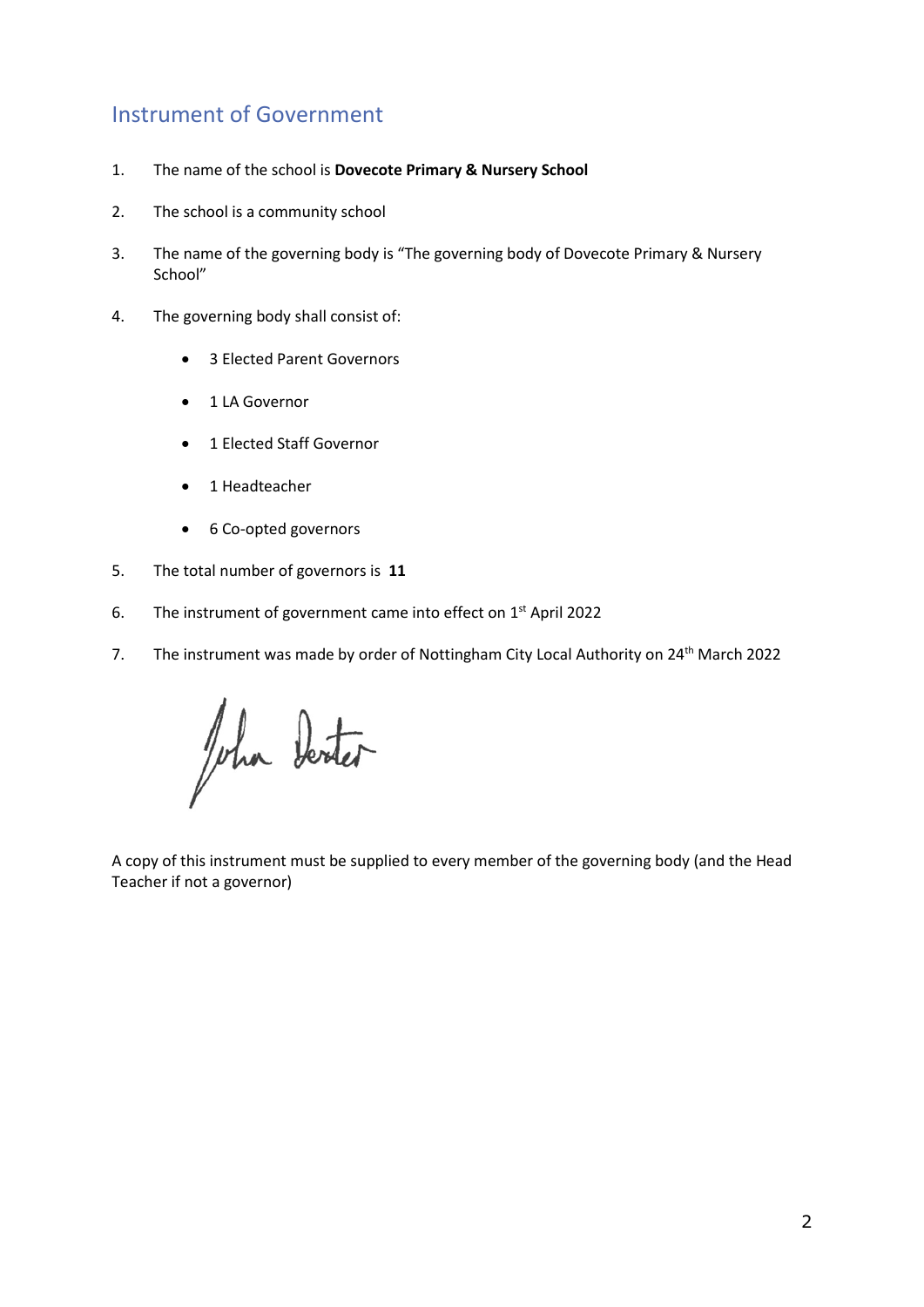### **The Purpose of Governance**

#### *(Reference: The Governance Handbook 2017)*

"The purpose of governance is to provide confident, strategic leadership and to create robust accountability, oversight and assurance for educational and financial performance.

All boards, no matter what type of schools or how many schools they govern, have three core functions:

- Ensuring clarity of vision, ethos and strategic direction;
- Holding executive leaders to account for the educational performance of the organisation and its pupils, and the performance management of staff; and
- Overseeing the financial performance of the organisation and making sure its money is well spent."

#### **Quoracy**

The quorum for a full governing body meeting is 50% (rounded up to the nearest whole number). Governing body decisions may only be made if a meeting is quorate. The minimum quorum for a committee meeting is three governors (not all staff).

#### **Delegation of functions of the governing body**

A governing body can delegate many of its statutory functions to a committee, an individual governor or the Headteacher. The governing body must review the scheme of delegation annually.

The Governing Body has resolved to conduct all its business as a full Governing Body, and to work with the following committees:

- Quality of Education Committee
- Finance & General Purposes Committee
- Pay Committee
- Pay Appeals Committee
- Pupil Discipline Committee
- Personnel Committee
- Personnel Appeals Committee

#### **Delegation to committees**

All decisions made at committee level are taken on behalf of the full governing body. The committee must report decisions to the governing body who will then consider whether any further action is required.

The committee may consider other items for which it does not have delegated authority and make recommendations to the Governing Body.

#### **Annual review**

The governing body must review the scheme of delegation annually. The governing body will remain accountable for any decisions taken, including those relating to functions delegated to a committee or individual.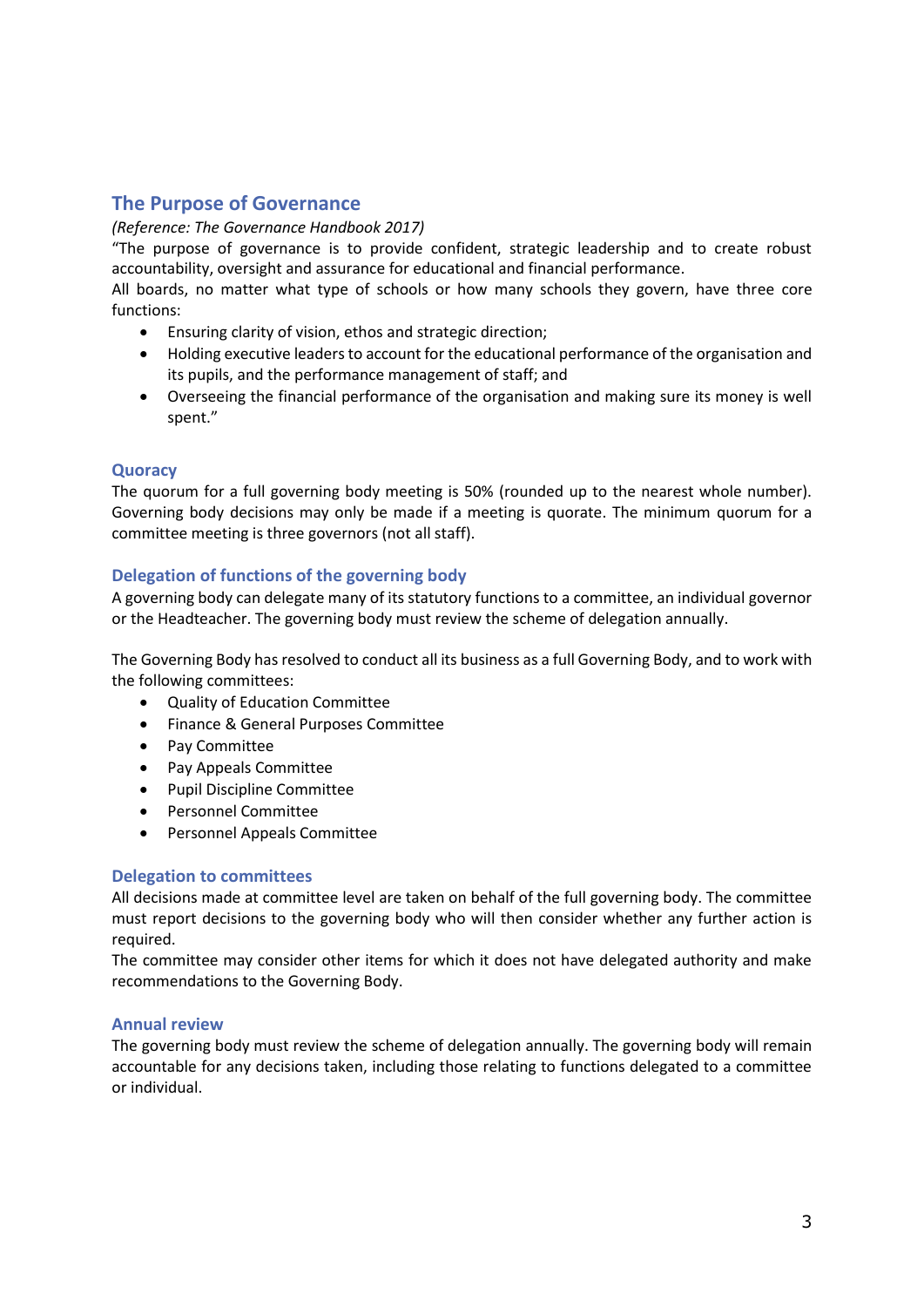|                                              | <b>Scheme of Delegation</b>                                                                                                         |                           |                             |              |             |                              |
|----------------------------------------------|-------------------------------------------------------------------------------------------------------------------------------------|---------------------------|-----------------------------|--------------|-------------|------------------------------|
| Function                                     | <b>Task</b>                                                                                                                         | FGB                       | Comm                        | Head         | Ind gov     | Delegated to                 |
|                                              | Draw up the Instrument of Government and<br>amendments thereafter.                                                                  | $\checkmark$              |                             |              |             | FGB                          |
|                                              | Appoint co-opted, appointed parent, sponsor<br>and LA governors and associate members.                                              | $\checkmark$              |                             |              |             | <b>FGB</b>                   |
|                                              | Suspend/remove any governor.                                                                                                        | $\checkmark$              |                             |              |             | <b>FGB</b>                   |
| Governing<br>Body                            | Elect or remove the Chair and Vice Chair and agree<br>the term of office.                                                           | $\checkmark$              |                             |              |             | <b>FGB</b>                   |
| procedures                                   | Appoint or remove the clerk.                                                                                                        | $\checkmark$              |                             |              |             | <b>FGB</b>                   |
| (operational)                                | Decide the meeting structure (minimum 3 FGB<br>meetings per year).                                                                  | $\checkmark$              |                             |              |             | <b>FGB</b>                   |
|                                              | Establish committee/panel membership, their<br>remits and delegation of functions.                                                  | $\checkmark$              |                             |              |             | <b>FGB</b>                   |
|                                              | Set up and maintain the GB Register of Interests.                                                                                   | $\checkmark$              |                             |              |             | FGB                          |
|                                              | Approve the Governors' Code of Conduct.                                                                                             | $\checkmark$              |                             |              |             | <b>FGB</b>                   |
|                                              | To determine or not whether to pay governor<br>allowances for out of pocket expenses and<br>approve a governors' allowances policy. | $\checkmark$              | $\checkmark$                |              |             | F&GP                         |
| Policies/documents:                          |                                                                                                                                     |                           | Frequency of review         |              | Approved by |                              |
| <b>Governors' Allowances</b>                 |                                                                                                                                     | <b>Annually</b>           |                             |              | <b>FGB</b>  |                              |
| <b>Instrument of Government</b>              |                                                                                                                                     | <b>Recommend annually</b> |                             |              | <b>FGB</b>  |                              |
| Register of business interests               |                                                                                                                                     | Annually/changes to FGB   |                             |              | <b>FGB</b>  |                              |
| Governors' Code of Conduct                   |                                                                                                                                     |                           | Annually/changes to FGB     |              |             | <b>FGB</b>                   |
|                                              |                                                                                                                                     |                           |                             |              |             |                              |
| Function                                     | <b>Task</b><br>Agree to start the application process for                                                                           | <b>FGB</b>                | Comm                        | Head         | Ind gov     | Delegated to                 |
| Academy                                      | conversion.                                                                                                                         | $\checkmark$              |                             |              |             | <b>FGB</b>                   |
| conversion                                   | Set up consultation with key stakeholders and<br>consider responses.                                                                | $\checkmark$              |                             |              |             | <b>FGB</b>                   |
|                                              | Manage the application process.                                                                                                     |                           |                             | $\checkmark$ |             | Head                         |
|                                              | Pass a resolution to convert.                                                                                                       | ✓                         |                             |              |             | <b>FGB</b>                   |
|                                              | Policies/documents: None to consider                                                                                                |                           |                             |              |             |                              |
| Function                                     | Task                                                                                                                                | FGB                       | Comm                        | Head         |             | Ind gov   Delegated to       |
|                                              | Consider the LA consultation on admissions<br>arrangements.                                                                         | $\checkmark$              |                             |              |             | <b>FGB</b>                   |
|                                              | Implement LA's admission arrangements.                                                                                              | $\checkmark$              |                             |              |             | <b>FGB</b>                   |
|                                              | Implement and review the Behaviour Policy.                                                                                          |                           |                             | ✓            |             | Head                         |
| <b>Admissions &amp;</b><br><b>Exclusions</b> | Approve the membership of the Pupil Discipline<br>Committee.                                                                        | $\checkmark$              |                             |              |             | <b>FGB</b>                   |
|                                              | Act in line with statutory guidance.                                                                                                |                           | $\checkmark$                | $\checkmark$ |             | Pupil<br>Discipline<br>Cttee |
| Policies/documents:                          |                                                                                                                                     | Frequency of review       |                             |              | Approved by |                              |
| <b>Behaviour Policy</b>                      |                                                                                                                                     |                           | <b>Recommended annually</b> |              | Head        |                              |
|                                              | <b>Behaviour principles written statement</b>                                                                                       |                           | <b>Recommended annually</b> |              | Head        |                              |
|                                              | Register of pupils' admission to school                                                                                             |                           | Live document               |              | Head        |                              |
|                                              |                                                                                                                                     |                           |                             |              |             |                              |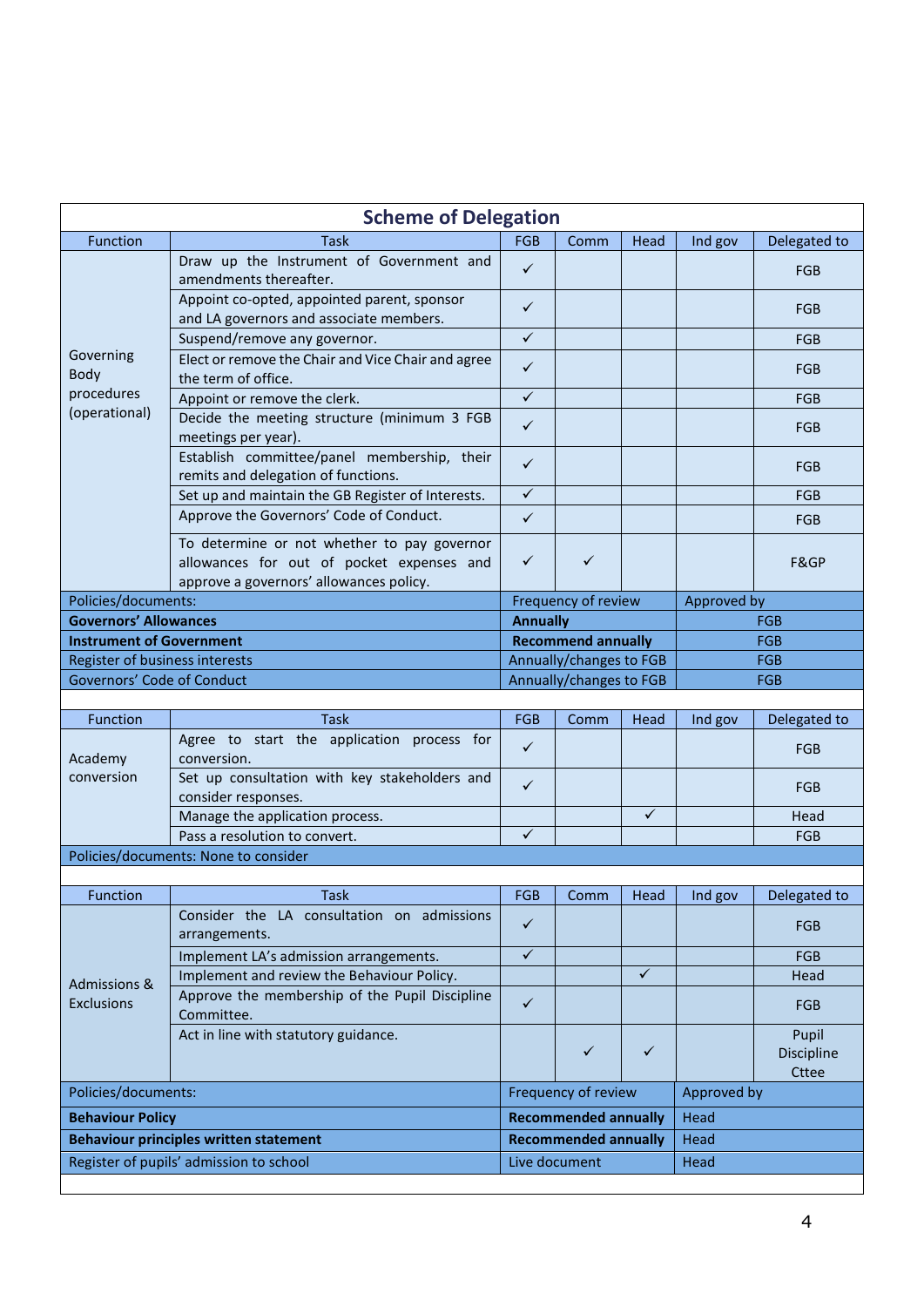| Function                        | Task                                                                                              | FGB                          | Comm                        | Head              | Ind gov           | Delegated to           |
|---------------------------------|---------------------------------------------------------------------------------------------------|------------------------------|-----------------------------|-------------------|-------------------|------------------------|
| Collective                      | In community and non-faith foundation schools,                                                    |                              |                             |                   |                   |                        |
| worship                         | the FGB receive consultation from the Head                                                        | $\checkmark$                 |                             |                   |                   | <b>FGB</b>             |
|                                 | concerning collective worship.                                                                    |                              |                             |                   |                   |                        |
|                                 | Policies/documents: None to consider                                                              |                              |                             |                   |                   |                        |
| Function                        | <b>Task</b>                                                                                       | FGB                          | Comm                        | Head              | Ind gov           | Delegated to           |
|                                 | Consider any disapplication for pupil(s).                                                         |                              |                             | ✓                 |                   | Head                   |
| Curriculum                      | Ensure the curriculum is compliant with the<br>Equality Act.                                      | $\checkmark$                 |                             | $\checkmark$      |                   | Head                   |
|                                 | Approve the Sex and Relationships Education<br>Policy (SRE).                                      | $\checkmark$                 |                             | ✓                 |                   | <b>FGB</b>             |
|                                 | Ensure provision of religious education.                                                          | $\checkmark$                 |                             | $\checkmark$      |                   | Head                   |
|                                 | Ensure arrangements, including risk assessments,                                                  | $\checkmark$                 |                             | ✓                 | $\checkmark$      | Head                   |
|                                 | are in place for residentials and school visits.                                                  |                              |                             |                   |                   |                        |
| Policies/documents:             | <b>Equality information and objectives</b>                                                        |                              | Frequency of review         |                   | Approved by       | FGB, committee or Head |
| <b>SRE Policy</b>               |                                                                                                   | <b>Every 4 years</b>         | <b>Recommended annually</b> |                   |                   | FGB, committee or Head |
|                                 |                                                                                                   |                              |                             |                   |                   |                        |
| Function                        | <b>Task</b>                                                                                       | <b>FGB</b>                   | Comm                        | Head              | Ind gov           | Delegated to           |
|                                 | Approve the provision of extended services.                                                       | $\checkmark$                 |                             |                   |                   | FGB                    |
| Extended<br>services            | Implement additional services provision and<br>inform parents.                                    |                              |                             | $\checkmark$      |                   | Head                   |
|                                 | Ensure delivery of quality services.                                                              | $\checkmark$                 |                             | $\checkmark$      |                   | Head                   |
|                                 | Monitor the financial sustainability of school<br>operated services.                              | ✓                            | $\checkmark$                |                   |                   | F&GP                   |
|                                 | Cease the extended services provision.                                                            | $\checkmark$                 | $\checkmark$                |                   |                   | F&GP                   |
|                                 | Policies/documents: None to consider                                                              |                              |                             |                   |                   |                        |
|                                 |                                                                                                   |                              |                             |                   |                   |                        |
| Function                        | Task                                                                                              | FGB                          | Comm                        | Head              | Ind gov           | Delegated to           |
|                                 | Approve the annual budget plan.                                                                   | $\checkmark$                 | $\checkmark$                |                   |                   | F&GP                   |
|                                 | Monitor school finances and agree adjustments as                                                  | $\checkmark$                 | ✓                           |                   |                   | F&GP                   |
|                                 | necessary.                                                                                        |                              |                             |                   |                   |                        |
|                                 | Approve the Lettings Policy.                                                                      | $\checkmark$<br>$\checkmark$ | ✓<br>$\checkmark$           | ✓<br>$\checkmark$ | ✓<br>$\checkmark$ | F&GP<br>F&GP           |
| Finance &                       | Approve the Charging and Remissions Policy.<br>To<br>approve<br>arrangements<br>for<br>obtaining  |                              |                             |                   |                   |                        |
| budgets                         | quotations and inviting tenders.                                                                  | $\checkmark$                 |                             |                   |                   | F&GP                   |
|                                 | Approve delegated spending authorities to the<br>Head.                                            | $\checkmark$                 | ✓                           |                   |                   | F&GP                   |
|                                 | Enter into contracts (within the financial limits set<br>by the FGB).                             | $\checkmark$                 | $\checkmark$                | ✓                 |                   | F&GP                   |
|                                 | Complete the School Financial Value Standard<br>$(SFVS)$ .                                        |                              | $\checkmark$                |                   |                   | F&GP                   |
|                                 | Receive, consider and approve the School<br>Financial Value Standard (SFVS).                      | $\checkmark$                 |                             |                   |                   | F&GP                   |
|                                 | Ensure the income from Pupil Premium/ PE and<br>Sport Premium are being spent effectively pupils. | $\checkmark$                 | ✓                           |                   |                   | F&GP                   |
| Policies/documents:             |                                                                                                   |                              | Frequency of review         |                   |                   | Approved by            |
|                                 | <b>Finance and Administration Policy</b>                                                          |                              | <b>Recommend annually</b>   |                   |                   | F&GP                   |
|                                 | <b>Charging and Remissions Policy</b>                                                             |                              | <b>Recommended annually</b> |                   |                   | F&GP                   |
| Lettings Policy (non-statutory) |                                                                                                   |                              | FGB to determine            |                   |                   | <b>FGB</b>             |
| <b>SFVS</b>                     |                                                                                                   | Annually                     |                             |                   |                   | <b>FGB</b>             |
| Function                        | <b>Task</b>                                                                                       | <b>FGB</b>                   | Comm                        | Head              | Ind gov           | Delegated to           |
|                                 | Receive an annual health and safety report                                                        |                              |                             |                   |                   |                        |
|                                 | covering compliance and performance and                                                           | $\checkmark$                 |                             |                   |                   | <b>FGB</b>             |

consider recommendations.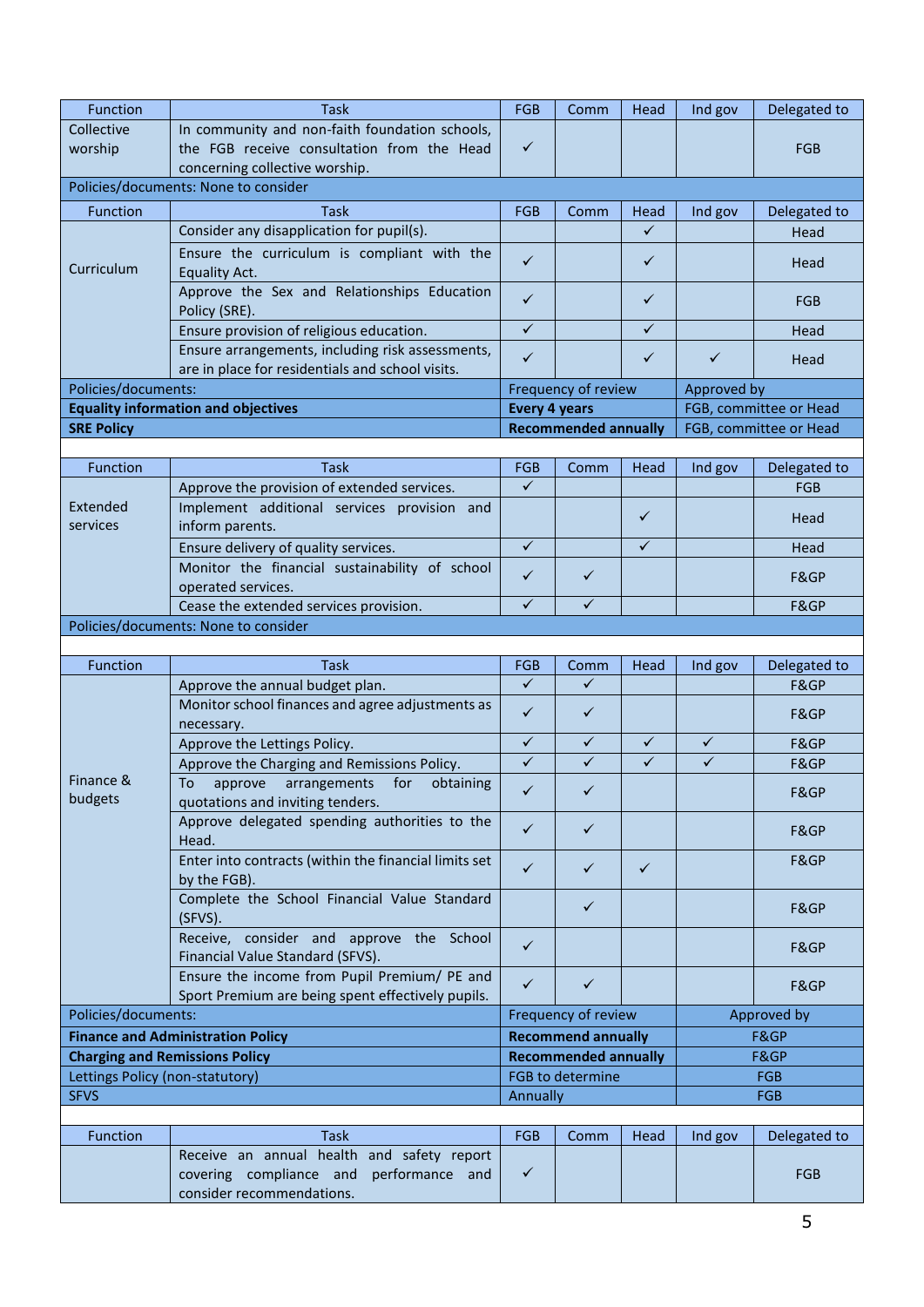| Health &<br>safety                   | appropriate actions are taken and<br>Ensure<br>resources are available to meet health and safety | $\checkmark$                | ✓                           |             |  | F&GP |
|--------------------------------------|--------------------------------------------------------------------------------------------------|-----------------------------|-----------------------------|-------------|--|------|
|                                      | statutory requirements.                                                                          |                             |                             |             |  |      |
|                                      | Receive ad hoc notifications of serious incidents                                                | ✓                           |                             |             |  | F&GP |
|                                      | Approve Health and Safety Policy.                                                                | $\checkmark$                |                             |             |  | F&GP |
|                                      | emergency plan and<br><b>business</b><br>Ensure<br>an<br>continuity plan is in place.            | ✓                           | ✓                           |             |  | F&GP |
| Policies/documents:                  |                                                                                                  | Frequency of review         |                             | Approved by |  |      |
| <b>First Aid Policy</b>              |                                                                                                  | <b>Recommended annually</b> |                             | F&GP        |  |      |
| <b>Health and Safety Policy</b>      |                                                                                                  | <b>Annually</b>             |                             | F&GP        |  |      |
| Emergency plan                       |                                                                                                  | Live document               |                             | F&GP        |  |      |
| <b>Business continuity plan</b>      |                                                                                                  | Live document               |                             | F&GP        |  |      |
| <b>Premises management documents</b> |                                                                                                  |                             | <b>Recommended annually</b> |             |  | F&GP |
|                                      |                                                                                                  |                             |                             |             |  |      |

| <b>Function</b>                                    | <b>Task</b>                                                                                                                                                                   | <b>FGB</b>                                                                                                                  | Comm                | Head         | Ind gov      | Delegated to |  |
|----------------------------------------------------|-------------------------------------------------------------------------------------------------------------------------------------------------------------------------------|-----------------------------------------------------------------------------------------------------------------------------|---------------------|--------------|--------------|--------------|--|
|                                                    | Ensure all information on the school website is<br>compliant with the School<br>current and<br>Information Regulations.                                                       | $\checkmark$                                                                                                                |                     | $\checkmark$ | $\checkmark$ | Head & Chair |  |
| Parents & the<br>community                         | Approve the concerns and complaints procedure<br>and Complaints Policy.                                                                                                       | $\checkmark$                                                                                                                |                     | $\checkmark$ |              | <b>FGB</b>   |  |
|                                                    | Ensure statutory requirements are met in<br>accordance<br>$\overline{\mathsf{to}}$<br>General<br><b>Data</b><br>Protection<br>Regulations (GDPR) and the Data Protection Act. | ✓                                                                                                                           |                     | $\checkmark$ |              | Head         |  |
|                                                    | Ensure the school is compliant with the Freedom<br>of Information Act.                                                                                                        | $\checkmark$                                                                                                                |                     | $\checkmark$ |              | Head         |  |
|                                                    | Policies/documents:                                                                                                                                                           |                                                                                                                             | Frequency of review |              |              | Approved by  |  |
| School information published on school website     |                                                                                                                                                                               | Live document, at least<br>annually                                                                                         |                     |              | Head         |              |  |
| <b>Complaints Policy</b>                           |                                                                                                                                                                               | <b>Recommended annually</b>                                                                                                 |                     |              |              | <b>FGB</b>   |  |
|                                                    | Freedom of Information statement                                                                                                                                              | <b>FGB to determine</b>                                                                                                     |                     |              | <b>FGB</b>   |              |  |
|                                                    | <b>General Data Protection Regulation statement</b>                                                                                                                           | FGB to determine                                                                                                            |                     |              | <b>FGB</b>   |              |  |
| <b>GDPR Policy (non-statutory but recommended)</b> |                                                                                                                                                                               | <b>FGB to determine</b>                                                                                                     |                     | F&GP         |              |              |  |
| <b>Data Protection Policy</b>                      |                                                                                                                                                                               | Biennially (minimum).<br>An annual registration<br>with the Information<br><b>Commissioners Office is</b><br>also required. |                     |              | Head         |              |  |
|                                                    |                                                                                                                                                                               |                                                                                                                             |                     |              |              |              |  |

| <b>Function</b>    | Task                                                                                                                                                  | <b>FGB</b>   | Comm | Head | Ind gov | Delegated to |
|--------------------|-------------------------------------------------------------------------------------------------------------------------------------------------------|--------------|------|------|---------|--------------|
|                    | Appoint a designated person to champion the<br>educational achievement of looked after children<br>on the school roll and reports to the GB annually. | ✓            |      | ✓    |         | Head         |
|                    | Approve the LAC policy.                                                                                                                               | ✓            |      |      |         | <b>FGB</b>   |
|                    | Ensure school food standards are being met.                                                                                                           |              |      | ✓    |         | Head         |
| Pupil<br>wellbeing | Ensure the provision of free school meals to pupils<br>meeting the criteria.                                                                          |              |      | ✓    |         | Head         |
|                    | Ensure the curriculum is compliant with the<br>Equality Act legislation and publish equality<br>objectives and KPIs.                                  | ✓            |      | ✓    |         | Head         |
|                    | Make arrangements for supporting pupils with<br>medical conditions.                                                                                   |              |      | ✓    |         | Head         |
|                    | Approve the policy on supporting children with<br>medical conditions.                                                                                 | $\checkmark$ |      |      |         | <b>FGB</b>   |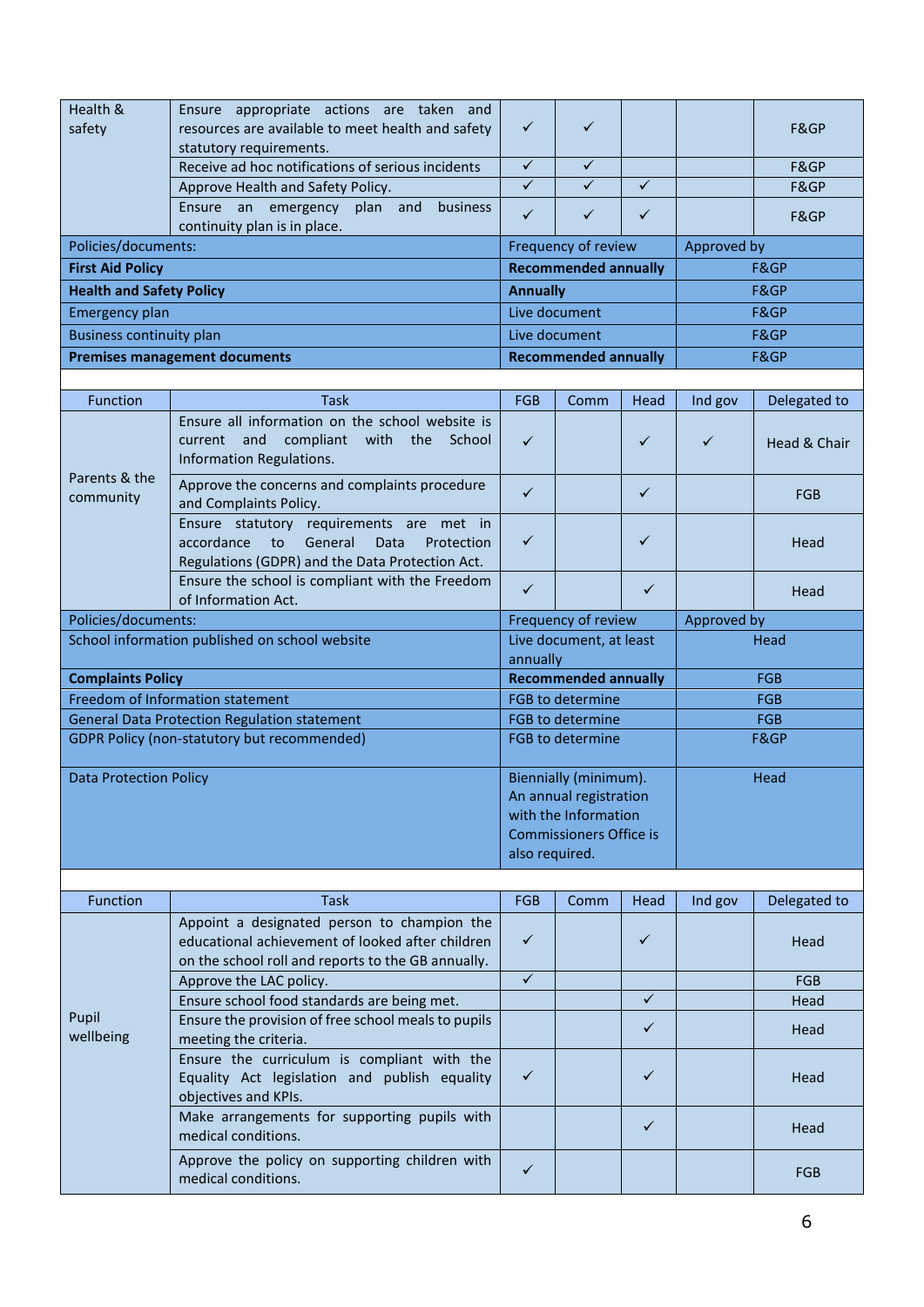| Policies/documents:                 |                                                                                              |                             | Frequency of review                                  |              | Approved by  |                         |  |
|-------------------------------------|----------------------------------------------------------------------------------------------|-----------------------------|------------------------------------------------------|--------------|--------------|-------------------------|--|
|                                     | Register of pupils' attendance                                                               |                             | Live document                                        |              |              | Head                    |  |
| <b>Accessibility Plan</b>           |                                                                                              | Every three years           |                                                      |              | <b>FGB</b>   |                         |  |
| <b>Looked After Children Policy</b> |                                                                                              | <b>Recommended annually</b> |                                                      | <b>FGB</b>   |              |                         |  |
|                                     | <b>Child Protection Policy and procedures</b>                                                | <b>Annually</b>             |                                                      |              |              | <b>FGB</b>              |  |
|                                     | Supporting pupils' with medical conditions                                                   |                             | Recommended annually                                 |              |              | <b>FGB</b>              |  |
|                                     | <b>Early Years Foundation Stage Policies</b>                                                 |                             | <b>FGB</b> to determine                              |              |              | <b>FGB</b>              |  |
|                                     | <b>SEN information report and Policy</b>                                                     |                             | <b>Recommend annually</b>                            |              |              | <b>FGB</b>              |  |
|                                     | Equality information and objectives statement                                                |                             | <b>Equality information</b><br>updated and published |              |              | Head                    |  |
|                                     |                                                                                              |                             | annually (minimum)                                   |              |              |                         |  |
|                                     |                                                                                              |                             | Equality objectives at                               |              |              |                         |  |
|                                     |                                                                                              |                             | least every four years.                              |              |              |                         |  |
|                                     |                                                                                              |                             |                                                      |              |              |                         |  |
| Function                            | <b>Task</b>                                                                                  | <b>FGB</b>                  | Comm                                                 | Head         | Ind gov      | Delegated to            |  |
|                                     | Ensure the Central Record and DBS checks for staff                                           | $\checkmark$                |                                                      | ✓            | ✓            |                         |  |
| Safeguarding                        | and governors are constantly reviewed and<br>updated.                                        |                             |                                                      |              |              | Head                    |  |
|                                     | Undertake Safeguarding checklist in the school.                                              |                             |                                                      | $\checkmark$ | $\checkmark$ | Head                    |  |
|                                     | Review and approve the safeguarding/child                                                    |                             |                                                      |              |              |                         |  |
|                                     | protection policy and procedures, including                                                  | $\checkmark$                | $\checkmark$                                         | ✓            |              | <b>FGB</b>              |  |
|                                     | Keeping Children Safe in Education, annually.                                                |                             |                                                      |              |              |                         |  |
|                                     | Receive the annual Safeguarding Report.                                                      | $\checkmark$                |                                                      |              |              | FGB                     |  |
| Policies/documents:                 |                                                                                              | Frequency of review         |                                                      |              |              | Approved by             |  |
|                                     | Children with health needs who cannot attend school                                          | <b>Recommended annually</b> |                                                      |              | <b>FGB</b>   |                         |  |
|                                     | Protection of biometric information of children in schools and                               |                             |                                                      |              |              |                         |  |
| colleges                            |                                                                                              | <b>Recommended annually</b> |                                                      |              | F&GP         |                         |  |
|                                     | Single Central Record (recruitment and vetting checks)                                       |                             | Live document                                        |              |              |                         |  |
|                                     | Safeguarding/ Child Protection Policy                                                        | Annually                    |                                                      |              |              | <b>FGB</b>              |  |
| Safeguarding checklist              |                                                                                              | Annually                    |                                                      |              |              | <b>FGB</b>              |  |
|                                     |                                                                                              |                             |                                                      |              |              |                         |  |
| Function                            | <b>Task</b>                                                                                  | <b>FGB</b>                  | Comm                                                 | Head         | Ind gov      | Delegated to            |  |
|                                     | Set the times of school sessions and the dates of                                            | $\checkmark$                |                                                      | $\checkmark$ |              |                         |  |
| School<br>organisation              | school terms, holidays and inset days.<br>Ensure that the school meets for 380 sessions in a |                             |                                                      |              |              |                         |  |
|                                     | school year.                                                                                 |                             |                                                      | $\checkmark$ |              |                         |  |
|                                     | Policies/documents: None to consider                                                         |                             |                                                      |              |              |                         |  |
|                                     |                                                                                              |                             |                                                      |              |              |                         |  |
| Function                            | <b>Task</b>                                                                                  | <b>FGB</b>                  | Comm                                                 | Head         | Ind gov      | Delegated to            |  |
|                                     | Approve the Teacher Appraisal Policy.                                                        | ✓                           |                                                      |              |              | <b>FGB</b>              |  |
| <b>Staff</b>                        | Approve the School's Pay Policy.                                                             | $\checkmark$                |                                                      |              |              | <b>FGB</b>              |  |
| performance                         | Establish a pay committee to manage the annual                                               | ✓                           |                                                      |              |              | FGB                     |  |
| and pay                             | salary review.                                                                               |                             |                                                      |              |              |                         |  |
|                                     | Ensure that evidence of performance reflects the                                             |                             |                                                      |              |              |                         |  |
|                                     | progression recommendations for<br>all<br>pay<br>teachers. Approve the pay recommendations.  |                             | $\checkmark$                                         |              |              | Pay Cttee               |  |
| Policies/documents                  |                                                                                              | Frequency of review         |                                                      |              |              | Approved by             |  |
| <b>Teacher Appraisal Policy</b>     |                                                                                              | Annually                    |                                                      |              |              | <b>FGB or committee</b> |  |
| Pay Policy                          |                                                                                              | Annually                    |                                                      |              |              | FGB or committee        |  |
|                                     |                                                                                              |                             |                                                      |              |              |                         |  |
| Function                            | <b>Task</b>                                                                                  | FGB                         | Comm                                                 | Head         | Ind gov      | Delegated to            |  |
|                                     | Determine the staff structure of the school in line<br>with the budget.                      | $\checkmark$                | ✓                                                    | $\checkmark$ |              | F&GP                    |  |
|                                     |                                                                                              |                             |                                                      |              |              |                         |  |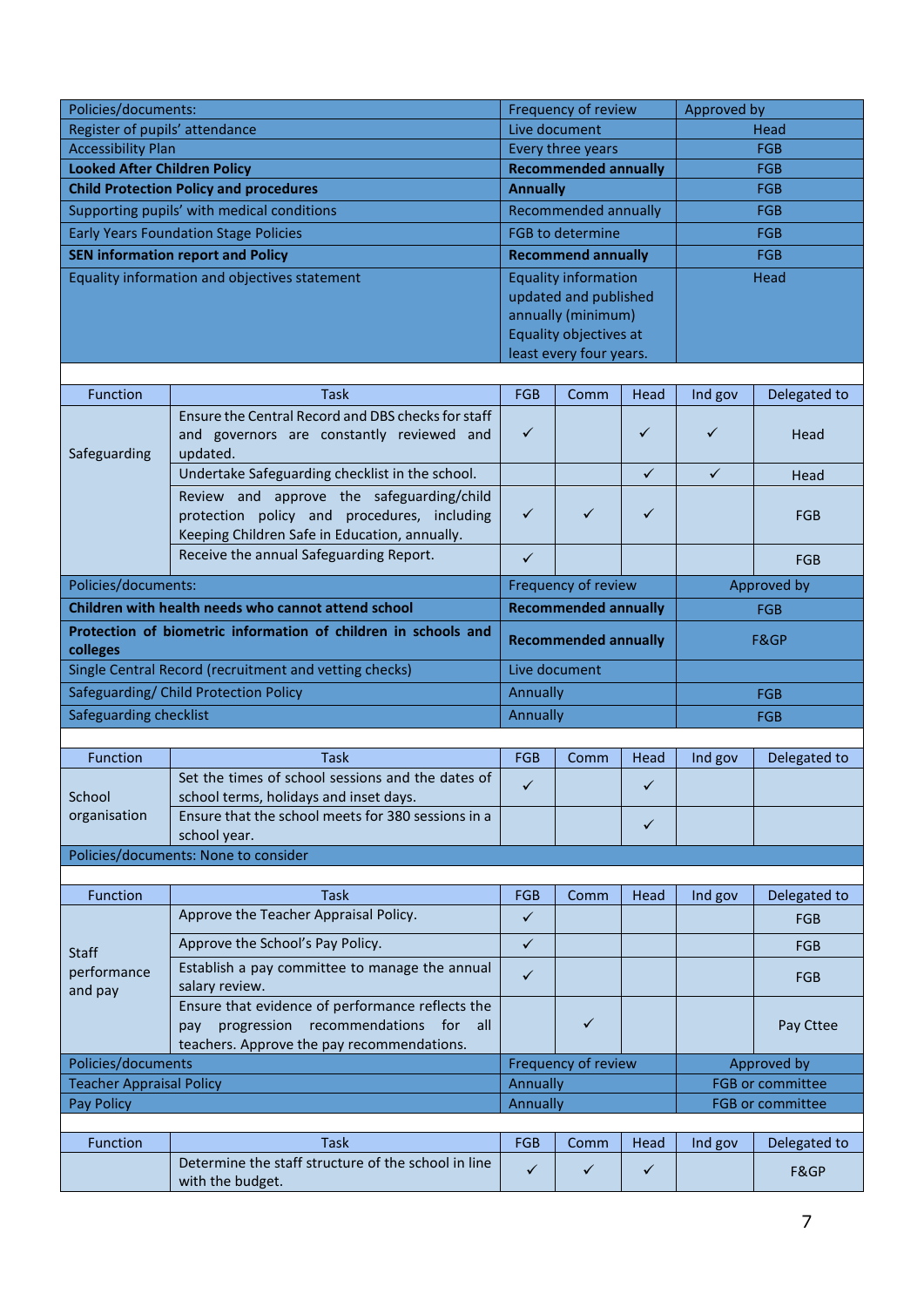|                                        | Approve staffing structure changes.                                                                                                    | $\checkmark$                | $\checkmark$                |              |              | F&GP                   |  |
|----------------------------------------|----------------------------------------------------------------------------------------------------------------------------------------|-----------------------------|-----------------------------|--------------|--------------|------------------------|--|
|                                        | Appoint an external adviser to support appraisal<br>governors in the Headteacher appraisal.                                            | $\checkmark$                |                             |              |              | <b>FGB</b>             |  |
| Staffing:-                             | Undertake the annual appraisal<br>of the<br>Headteacher.                                                                               |                             |                             |              | $\checkmark$ | Appraisal<br>Governors |  |
| Recruitment<br>Management<br>Structure | Consider and approve the recommendations of<br>the appraisal governors from the Headteacher's<br>appraisal.                            |                             | ✓                           |              |              | Pay Cttee              |  |
|                                        | Establish a selection panel to recruit the<br>Headteacher or Deputy Headteacher.                                                       | $\checkmark$                |                             |              |              | <b>FGB</b>             |  |
|                                        | Accept the Headteacher or Deputy Headteacher<br>resignation.                                                                           | $\checkmark$                |                             |              |              | <b>FGB</b>             |  |
|                                        | Suspend the Headteacher.                                                                                                               |                             |                             |              |              | Chair                  |  |
|                                        | Dismiss the Headteacher.                                                                                                               | $\checkmark$                |                             |              |              | <b>FGB</b>             |  |
|                                        | Appoint teaching/non-teaching staff.                                                                                                   |                             |                             | $\checkmark$ |              | Head                   |  |
|                                        | Suspend teaching/non-teaching staff.                                                                                                   |                             |                             | $\checkmark$ |              | Head                   |  |
|                                        | Dismiss teaching/non-teaching staff.                                                                                                   |                             | $\checkmark$                | $\checkmark$ |              | Personnel<br>Cttee     |  |
|                                        | Regularly review, amend and approve policies<br>relating to staffing matters (eg.<br>absence<br>management, disciplinary, capability). | $\checkmark$                |                             |              |              | <b>FGB</b>             |  |
|                                        | Determine dismissal payments / early/phased<br>retirement.                                                                             | $\checkmark$                |                             | $\checkmark$ |              | <b>FGB</b>             |  |
| Policies/documents:                    |                                                                                                                                        | Frequency of review         |                             |              | Delegated to |                        |  |
| <b>Staff Capability Policy</b>         |                                                                                                                                        |                             | <b>Recommended annually</b> |              |              | <b>FGB</b>             |  |
|                                        | Staff discipline, conduct and grievance procedures                                                                                     |                             | <b>Recommended annually</b> |              |              | <b>FGB</b>             |  |
|                                        | Procedures for dealing with allegations of abuse against staff                                                                         | <b>Recommended annually</b> |                             | <b>FGB</b>   |              |                        |  |
|                                        | <b>Newly qualified teachers (NQT's)</b>                                                                                                |                             | <b>Recommended annually</b> |              | <b>FGB</b>   |                        |  |
| <b>Whistleblowing procedures</b>       |                                                                                                                                        | <b>Recommend annually</b>   |                             |              | <b>FGB</b>   |                        |  |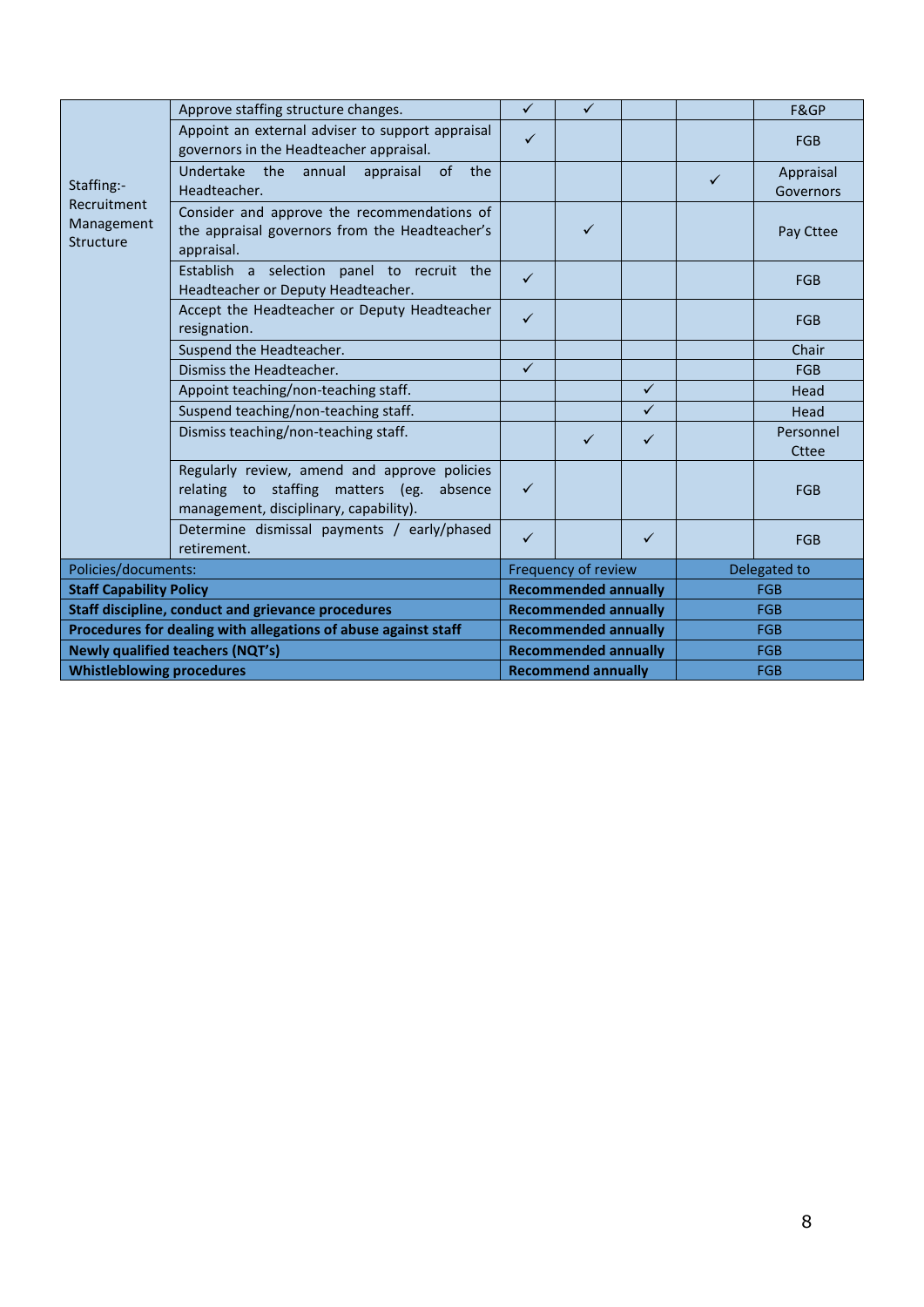## **Election of Officers**

Dovecote Primary & Nursery School Governing Body has agreed:

- The Chair and Vice Chair serve for a period of two years
- Nominations to be sought at the Autumn term meeting
- A secret ballot should be held if more than one nomination for Chair or Vice Chair is received

| Chair of Governors: Mrs C Colmore  |                       |
|------------------------------------|-----------------------|
| Date Elected: Autumn 2021          | Term End: Autumn 2022 |
| Vice Chair of Governors: Mr R Hall |                       |
| Date Elected: Autumn 2021          | Term End: Autumn 2022 |

## **Committees**

| <b>Quality of Education Committee</b> |                       |
|---------------------------------------|-----------------------|
| Chair: Mr R Hall                      |                       |
| Date Elected: Autumn 2021             | Term End: Autumn 2022 |
|                                       |                       |
| Finance & General Purposes Committee  |                       |
| Chair: Dr E Williams                  |                       |
| Date Elected: Autumn 2021             | Term End: Autumn 2022 |
|                                       |                       |
| <b>Pupil Discipline Committee</b>     |                       |
| Chair: Dr E Williams                  |                       |
| Date Elected: Autumn 2021             | Term End: Autumn 2022 |
|                                       |                       |
| Pay Committee                         |                       |
| <b>Chair: Mrs C Colmore</b>           |                       |
| Date Elected: Autumn 2021             | Term End: Autumn 2022 |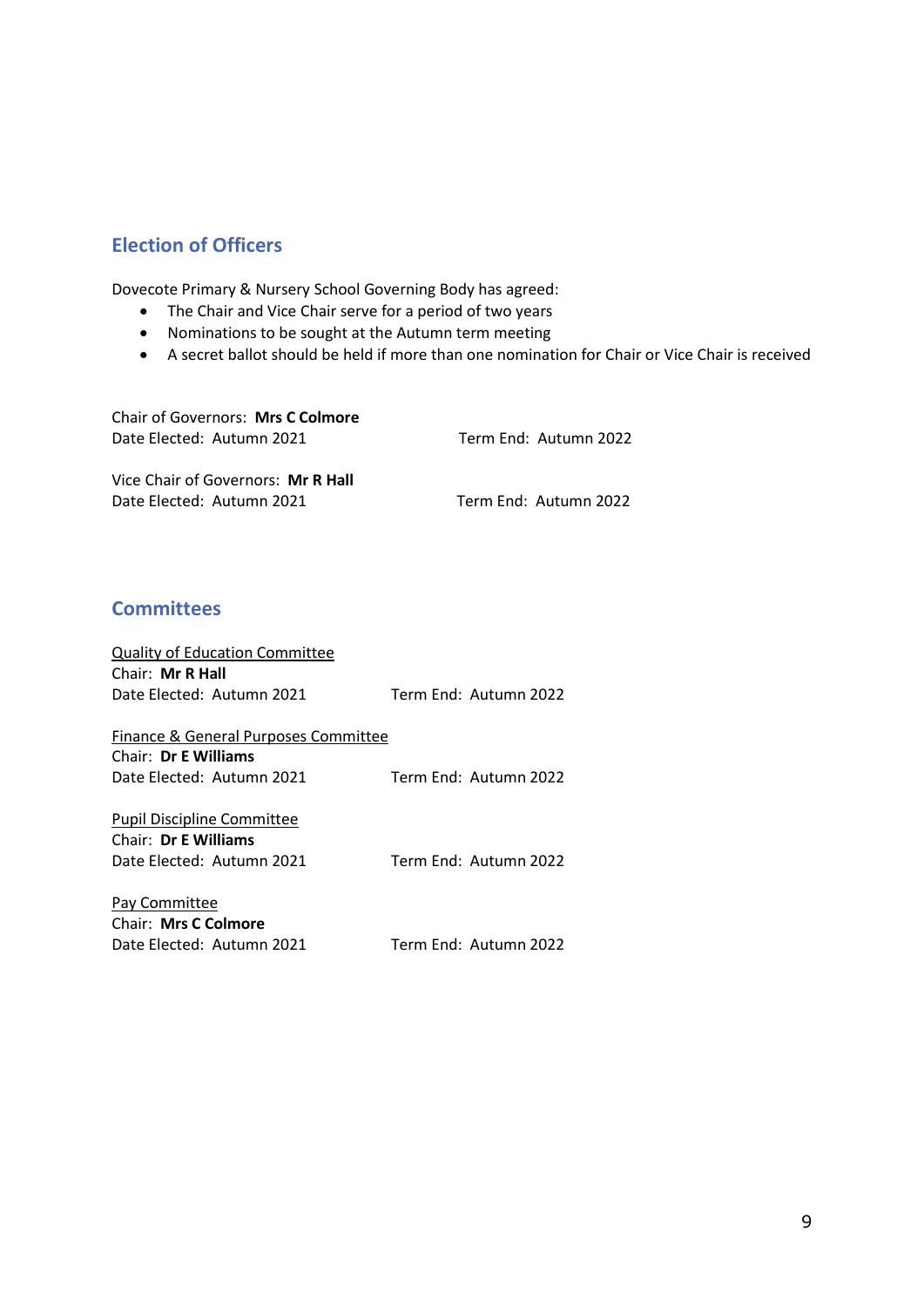## **Committee membership**

The governing body meeting on 2<sup>nd</sup> December 2021 reviewed and agreed the membership and remits of committees, detailed in the Scheme of Delegation.

#### **Quality of Education Committee**

Committee members:- Mr R Hall (Chair) Mrs R Guy-Clark All governors

#### **Composition, Roles and Meetings**

- 1. The Committee will comprise a minimum of four governors, including the Headteacher (exofficio).
- 2. The quorum will be two members plus the Headteacher.
- 3. Any member who has a financial, personal or other interest in a matter under discussion must withdraw from a meeting when the matter is discussed.
- 4. The Full Governing Body will appoint a Chair in the Autumn Term each year.
- 5. In the absence of the Chair, the Committee shall elect a Chair for that meeting.
- 6. The Committee will meet at least once each term.
- 7. Any Governor may request that an item be placed on the agenda by consulting the Chair of the Committee.
- 8. Papers to inform agenda items should be uploaded to GovernorHub with the agenda seven (7) days in advance of the meeting date.
- 9. The clerk will make a record of all proceedings at each meeting and retain them. Minutes will be circulated to all governors via GovernorHub.
- 10. The Chair will report on the work of the Committee to the next meeting of the Full Governing Body.

#### **Remit**

The committee remit is:

- To approve the school's improvement priorities and have oversight of the implementation of the School Development Plan
- To contribute to the intent of the Curriculum and monitor its implementation and impact
- To focus on the provision and curriculum for children defined as disadvantaged, including pupil premium, SEND, looked after children and children supported by social care
- To monitor the use of the pupil premium and catch-up funding
- To have oversight of the equality and inclusivity of curriculum delivery
- To monitor pupils' personal development, including relationships, sex and health education, confidence, resilience, wellbeing and pupils' spiritual, moral, social and cultural education
- To monitor behaviour & attitudes, including attendance and punctuality
- To receive reports from curriculum leaders and from pupils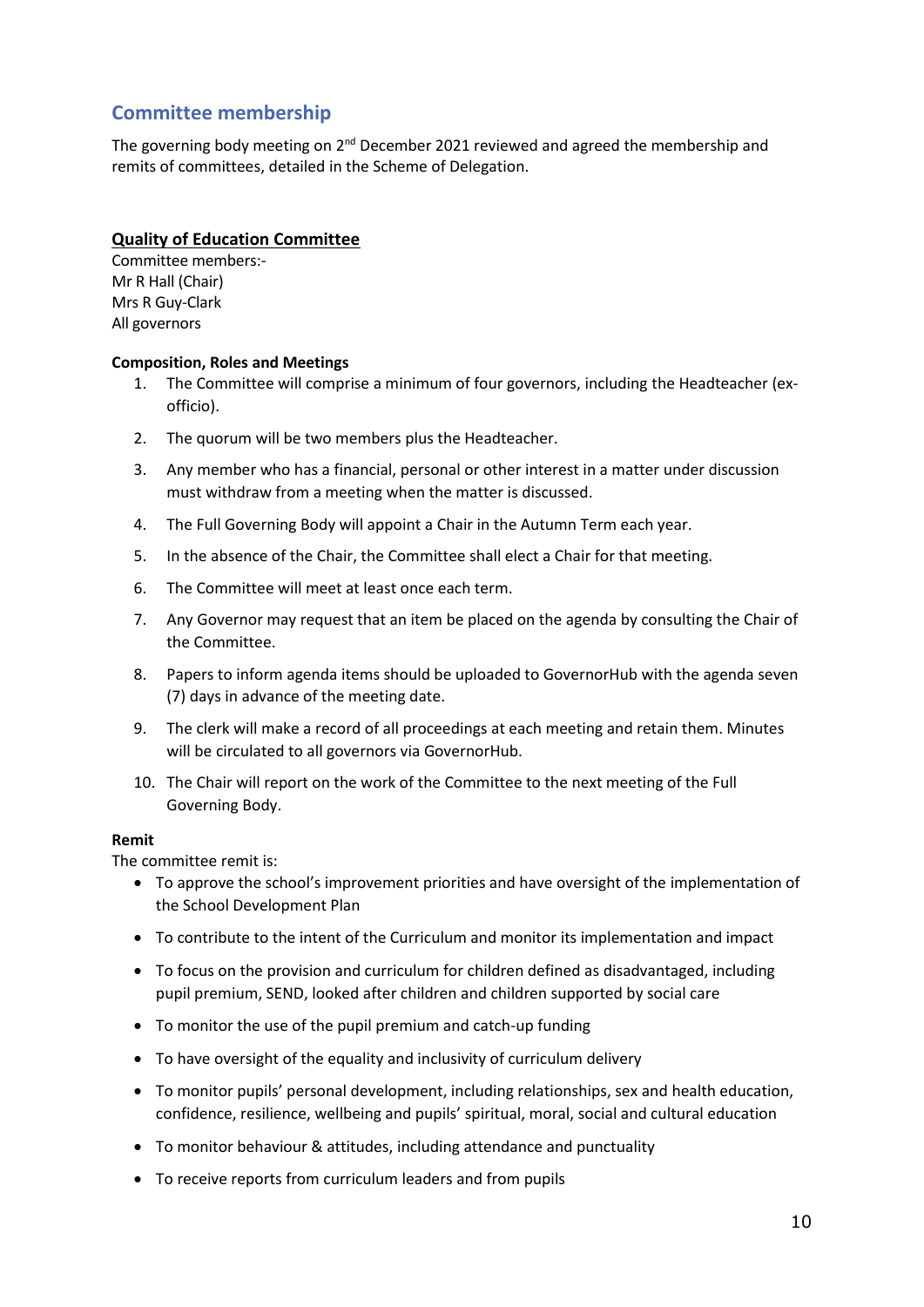- To understand the systems and purposeful use of assessment and to ensure rigor in moderation
- To receive reports on and monitor achievement and standards, both in core curriculum areas and the foundation subjects
- To receive reports on the quality of teaching
- To monitor transition between key stages
- To support the definition and monitor the impact of the ethos and culture of the school on the overall pupil experience
- To consider opportunities for wider family and community relations

#### **Finance & General Purposes Committee**

Committee members:- Dr E Williams (Chair) Mrs C Colmore Mrs R Guy-Clark Mr R Hall Mrs L Harwood Mrs C Rochelle Miss G Savidge Mr A Hodgson (in attendance) Ms P Lockhart (in attendance)

The Committee has responsibility for finance, health and safety and premises including lettings and marketing.

#### **Composition, Roles and Meetings**

- 1. The Committee will comprise a minimum of four governors including the following ex-officio member, the Head Teacher.
- 2. The quorum will be two members plus the Head Teacher.
- 3. The Committee may co-opt persons who are not members of the Governing Body as is deemed appropriate e.g. the School Business Manager. Co-opted members may not vote on any matter.
- 4. Any member who has a financial, personal or other interest in a matter under discussion must withdraw from a meeting when the matter is discussed.
- 5. The Full Governing Body will appoint a Chair in the Autumn Term each year.
- 6. In the absence of the Chair, the Committee shall elect a Chair for that meeting.
- 7. The Committee will meet at least twice each term, normally on the same day that the full Governing Body meets.
- 8. The agenda will be prepared by the clerk in accordance with any determination of the Governing Body and in consultation with the Chair of the Committee, the School Business Manager and the Head Teacher.
- 9. Any Governor may request that an item be placed on the agenda. The Governor should consult with the Chair of the Committee.
- 10. Papers to inform agenda items should be uploaded to GovernorHub with the agenda seven (7) days in advance of the meeting date.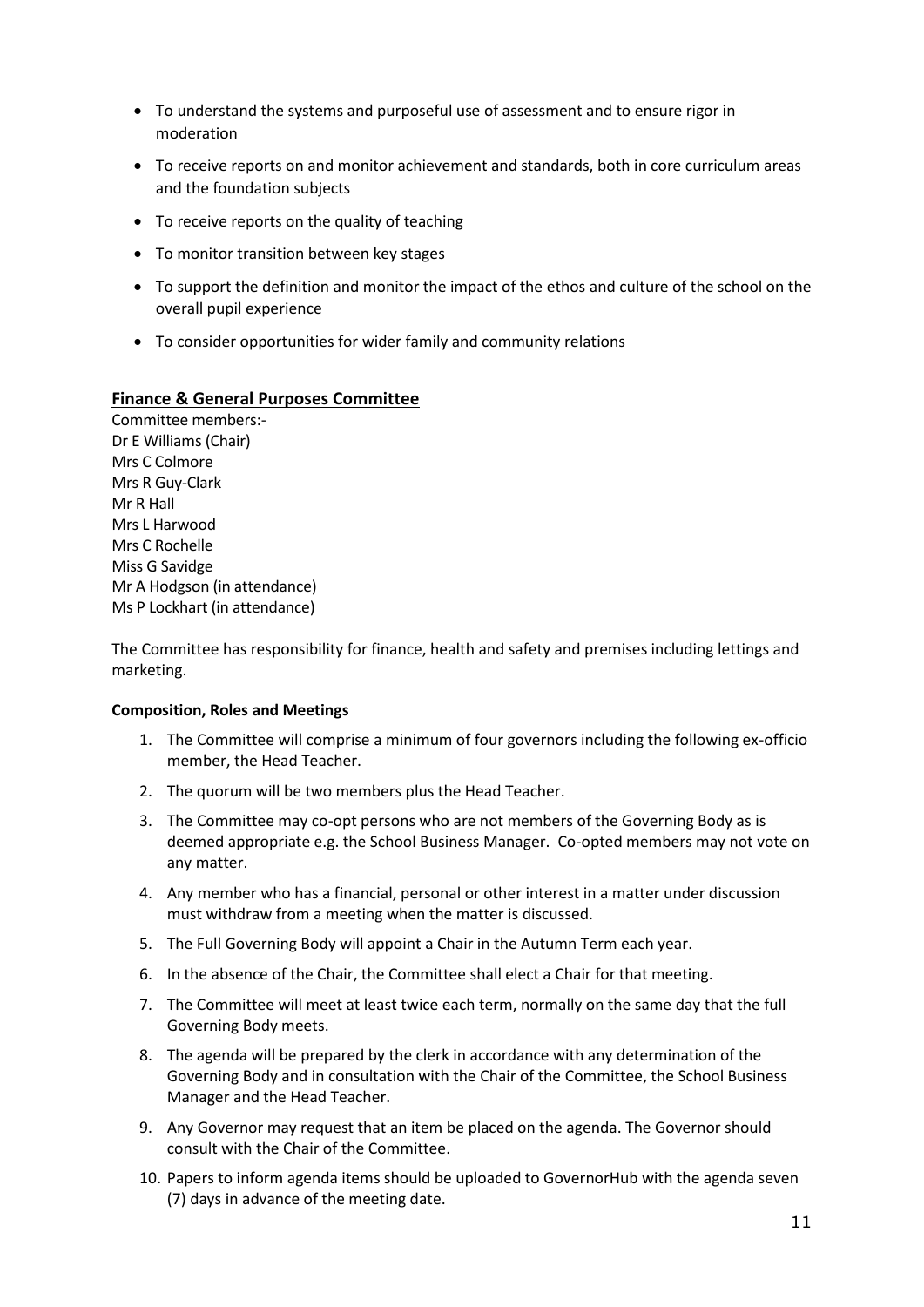- 11. The clerk will make a record of all proceedings at each meeting and retain them. Minutes will be circulated via GovernorHub to all committee members and other governors.
- 12. The Chair will report on the work of the Committee to regular meetings of the Full Governing Body.
- 13. The Committee may identify School link roles relating to its work and appoint members of the Committee to those roles.
- 14. All members of the Committee will undertake suitable training that is relevant to its work.

#### **Remit**

The remit should be read in conjunction with the School's agreed Financial Regulations and Scheme of Delegation and the list of delegated responsibilities decided annually by the Governing Body.

The following responsibilities have been delegated to this committee by the full Governing Body:

#### **Finance**

- The preparation of the annual budget will be undertaken by the Head Teacher for consideration and approval by the Finance & General Purposes Committee and is then presented to the Governing Body.
- To review the actual expenditure on a termly basis or more frequently as required.
- To advise the Governing Body in relation to the requirements for financial regulations within the School.
- To approve expenditure of sums over £10,000 and monitor spending in the school. Approval of expenditure under £10,000 is delegated to the Head Teacher. Expenditure in excess of £10,000 requires three tenders that will be considered by the Committee before deciding which supplier to award the contract to.
- To make recommendations for future financial planning, in accordance with the School Development Plan and The Financial Regulations and Scheme of Delegation.
- Monitoring and ensuring the proper financial management of the school in accordance with the Schools Financial Value Standard (SFVS).
- To receive and comment on the content of audit reports relating to the School's financial management procedures.
- To monitor the use of the School Fund.
- To consider, review and adopt policies relating to finance.
- To review the School's Charging and Remissions Policy as appropriate and present it to the full Governing Body for ratification.
- To review the School's insurance cover.
- To make decisions as to virements within the agreed budgets and delegated powers of the Governing Body.
- To approve plans for the expenditure of Capital Funding.
- To ensure that all grants received via the Secretary of State are used appropriately.
- To consider matters relating to business and commercial sponsorship, as appropriate.
- To review annually and approve charges and leases for the letting of the School premises including the grounds.
- To review payroll expenditure and if available, monitor reports from the responsible officer on payroll accuracy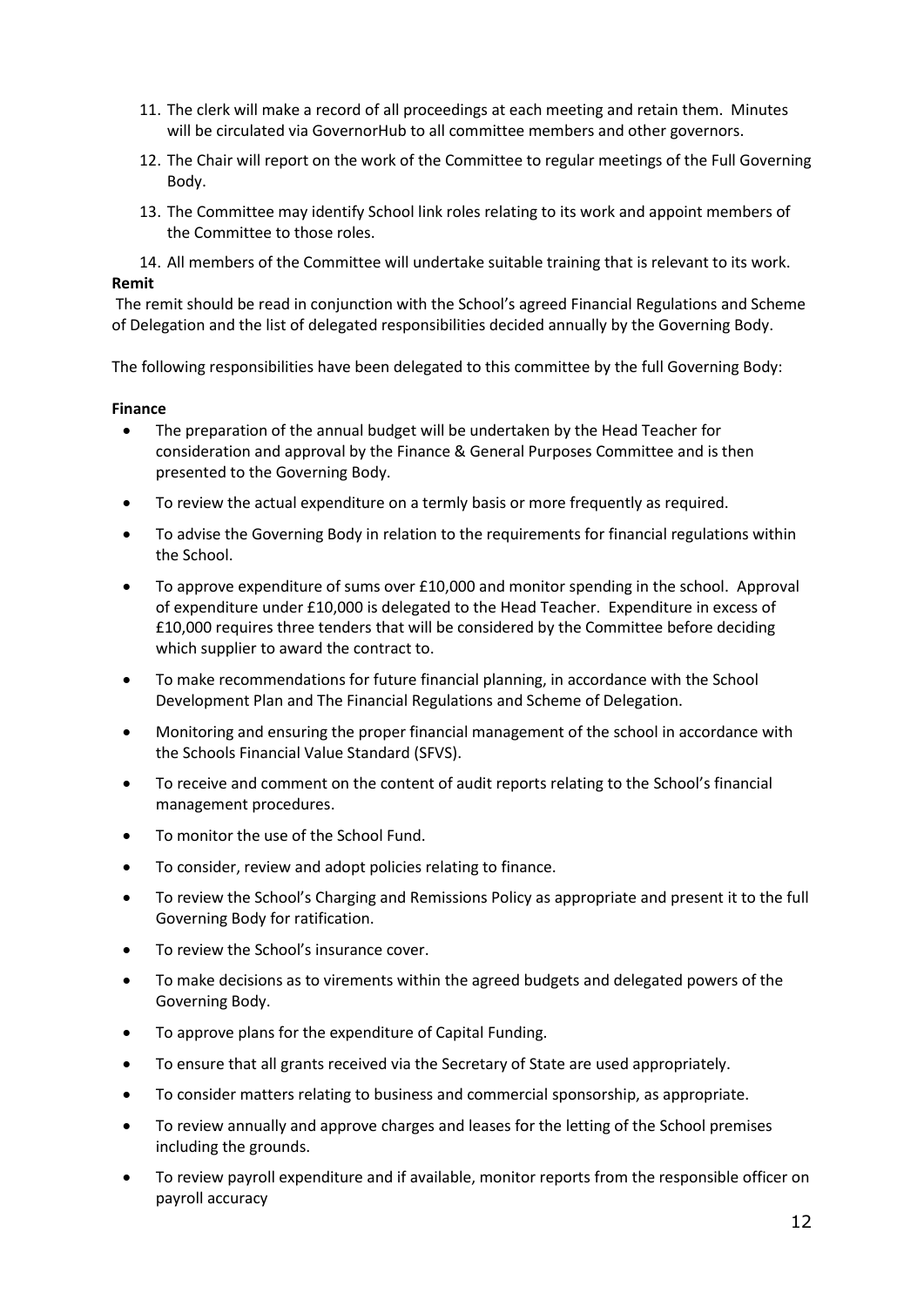#### **Premises**

- To review and monitor security arrangements on the School premises.
- To review and monitor the maintenance and improvement of the site and buildings.
- To monitor building works in consultation with the Head Teacher and the Local Authority and provide progress reports as appropriate.
- To review recommendations for the future premises provision and asset management for the School Development Plan.
- To consider, review and adopt policies relating to premises matters.

#### **General**

- To deal with any matters that may be referred to the Committee by the Governing Body.
- To report to the Governing Body all decisions taken within the powers delegated to the Committee.

#### **Asset management**

• Ensure that an asset management plan exists that covers the development, maintenance and replacement of all physical assets, equipment and facilities of the school, including premises, equipment, land, depreciating assets etc. This plan will be reviewed bi-annually.

Notwithstanding the delegated authority given to the Committee, where matters are considered to be of a sensitive, controversial and/or confidential nature, or where it can be demonstrated that to take a decision will have an impact on, or influence, decisions which need to be taken by other committees of the Governing Body, the Committee will continue to recognise the need to refer specific issues to the Governing Body for a final decision.

#### **Pay Committee**

#### Committee members:-

Mrs C Colmore (Chair) and two other non-staff members of the Governing Body selected according to availability, but excluding the HT Performance Management Governors.

The remit of the committee is set out in the Pay Policy.

#### **Pay Appeals Committee**

#### Committee members:-

Dr E Williams (Chair) and two other non-staff members of the Governing Body selected according to availability, but excluding any governor from the Pay Committee.

The remit of the committee is set out in the Pay Policy.

#### **Pupil Discipline Committee**

Committee members:-

Dr E Williams and two other non-staff governors according to availability

The remit of the committee is as follows.

In the case of permanent exclusion and fixed period exclusions of more than 15 school days in one term (or which brings the pupil's total number of days of exclusion to more than 15 in one term), or where a pupil would lose the opportunity to sit a public examination, the committee will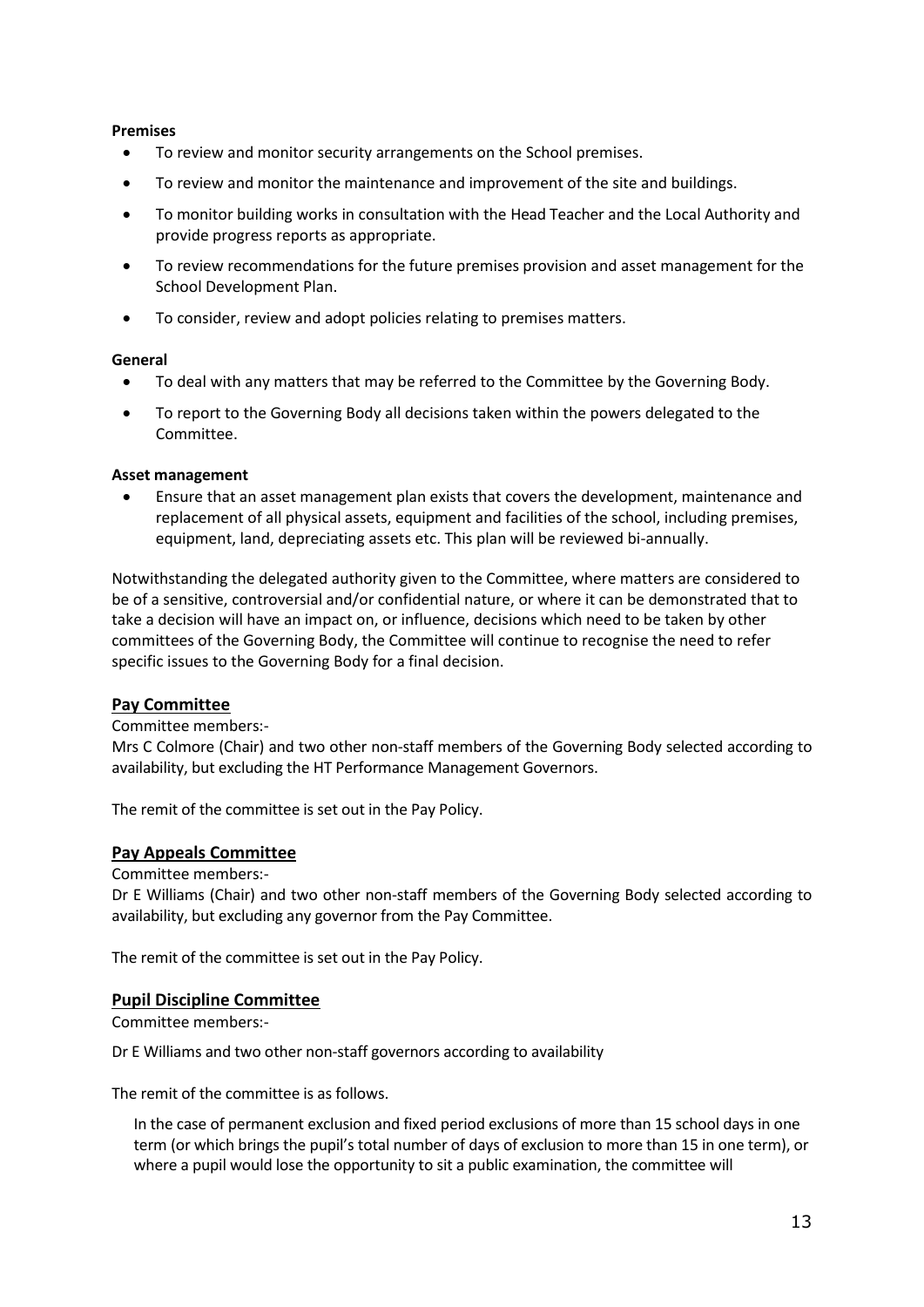- consider the circumstances in which a pupil has been excluded and representations made by the parent and the LA as required by the School Discipline (Pupil Exclusions and Reviews) (England) Regulations 2012;
- decide whether to direct the School to reinstate the pupil.

In the case of fixed period exclusions of more than 5, but not more than 15 school days in one term (which does not bring the pupil's total number of days of exclusion to more than 15 in one term), the committee will convene a meeting to discuss the exclusion, but only if the parent requests such a meeting.

#### **Personnel Committee**

Committee members:-

The Chair or the Vice Chair to chair this committee together with two other non-staff governors selected according to availability

The remit of the committee is to

- determine personnel matters in accordance with the discipline procedures adopted by the Governing Body;
- determine whether any person employed by the LA to work at the School should cease to be employed at the School.

#### **Personnel Appeals Committee**

Committee members:-

The Chair or Vice Chair of Governors (whoever did not chair the original Personnel Committee) together with two other non-staff members of the Governing Body selected according to availability.

The remit of the committee is to consider appeals against decisions of the Personnel Committee.